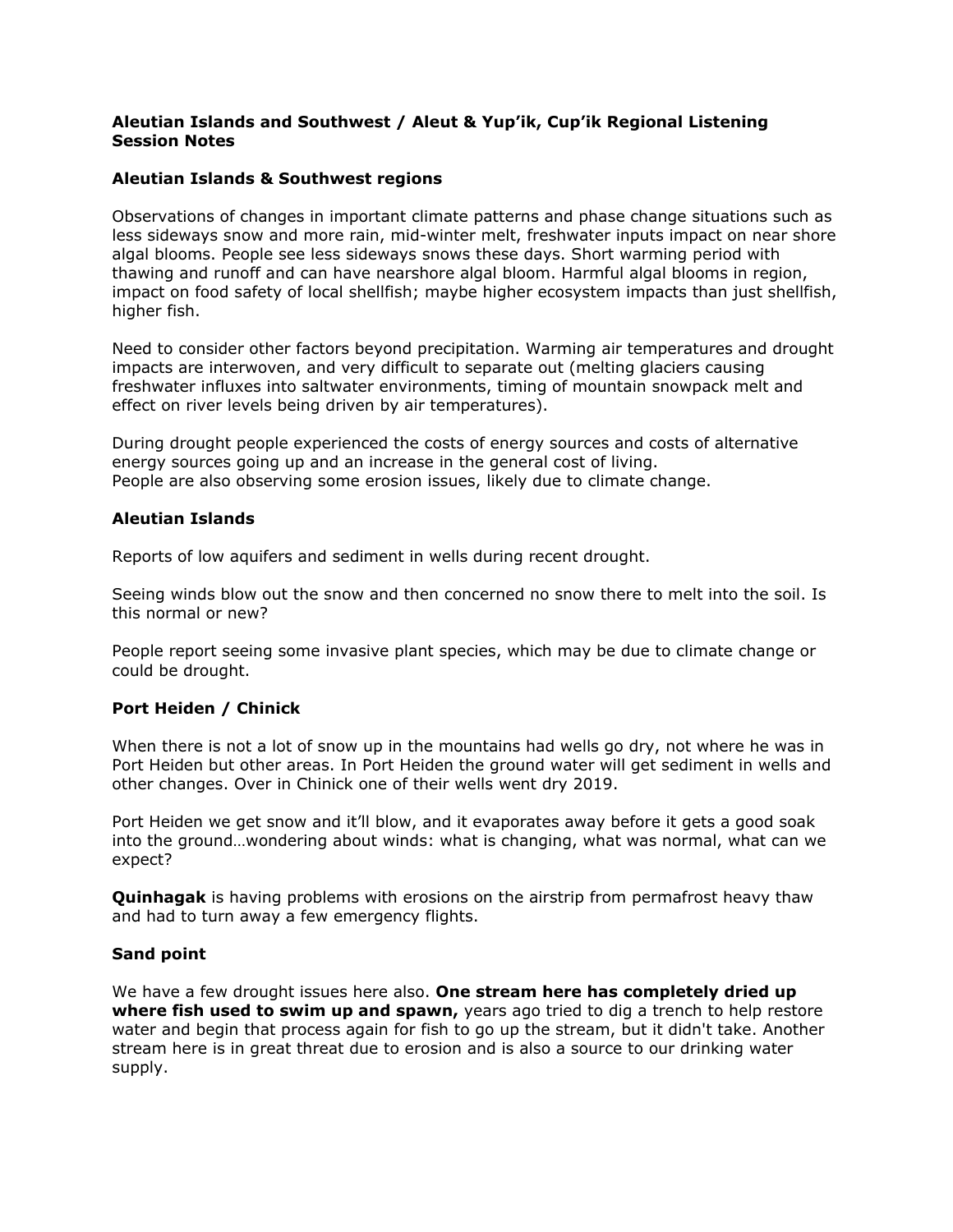There were times when couldn't land helicopter, you have to travel to the coast to get cloud berries…not plentiful until up past **Bethel**…Most houses are built on stilts you have to restabilize more every year or so, securing gravel pads, had to do that before, but have to do that more frequently now.

#### **Southwest**

Impacts on Navigation & transportation. Impacts to traditional lands and fishing and berries.

SW AK probably most places too, different time scales – low water levels in early summer reflecting previous 6 to 8 months of precipitation, while recent precipitation may be affecting berries and fuels for wildfire. Different direction things are going at the same time.

SW AK potential of low precipitation or low snowmelt impacts on marine environment and saltwater environment is something we need to look at as an aspect of drought in AK that could be quite important with increasing threat of nearshore hazards and impacts on ecosystem and communities.

Rate of glacial melt is so extreme in SW AK.

In the big rivers like the Kusko and Yukon, early summer river levels are driven by snow melt and not so much by recent precipitation.

In a recent study co-authored by the NPS Southwest Alaska Inventory and Monitoring Network, results indicate that sites where white spruce are already sensitive to warm or dry early growing‐season conditions experienced the most beetle‐kill, which has important implications for forecasting future mortality events in Alaska. For more information, see [https://www.nps.gov/articles/treeringisotopes.htm:](https://www.nps.gov/articles/treeringisotopes.htm)

Csank, A. Z., [A. E. Miller,](https://www.nps.gov/articles/amy-miller.htm) R. L. Sherriff, E. E. Berg, and J. M. Welker. 2016. Tree-ring [isotopes reveal drought sensitivity in trees killed by spruce beetle outbreaks in](https://esajournals.onlinelibrary.wiley.com/doi/full/10.1002/eap.1365)  [southcentral Alaska.](https://esajournals.onlinelibrary.wiley.com/doi/full/10.1002/eap.1365) *Ecological Applications* 26:2001-2020.

The National Park Service and U.S. Geological Survey are leading a study of the consequences of changing glacial inputs on marine ecosystems in Kenai Fjords NP, to document and predict how climate change will be expressed in high-latitude coastal ecosystems.

Drought results in seeing streams/rivers low in general and impacting fish.

#### **Berries**

Berry production affected by years past (2 years for flowers to form fruit). Reports of good and bad berry production are insightful.

During drought people report seeing problems with berry production.

If we don't get great snowfall in the winter, we expect more drought like effects during the spring and throughout the summer. If we don't get great snowfall, we can also expect less berries.